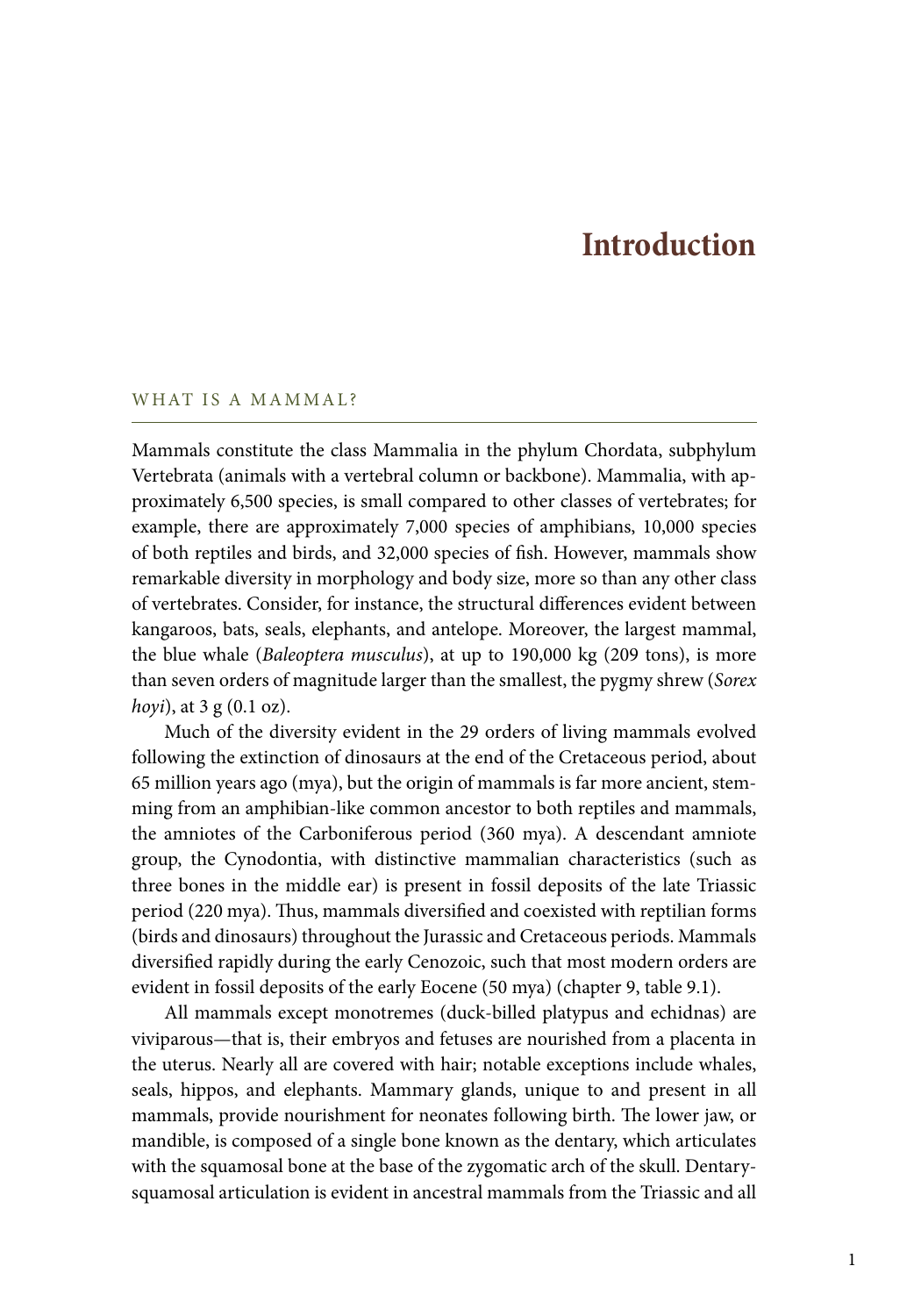their descendants. Teeth are set in sockets and arranged in a row, with differentiation in form and function from front to rear. Incisors, used in nipping, biting, or gnawing, are large in some mammals, such as rodents, but relatively small in most. Canines are typically long, pointed, and used for holding and killing prey and tearing flesh. Canines are most well developed in carnivores and absent in rodents and rabbits. Food procured by the action of incisors and canines is transferred with the tongue to the premolars and molars, where it is cut or ground into pieces appropriate for ingestion. Premolars are typically smaller but similar in morphology to molars; a prominent exception is the large, last upper premolar of carnivores, which occludes with the first lower molar in slicing flesh. Mammals have two sets of teeth, deciduous and adult. Deciduous teeth (or "baby teeth"), which erupt from front to back in the growing infant, are replaced by permanent teeth as the individual reaches adulthood. Molars differ from other teeth in that they erupt only in the adult form and are not replaced.

FIG. 0.1. The bones and four types of teeth in the mammalian skull are well represented in carnivores, as illustrated in the canid skull. The skull and teeth have evolved different forms and functions to meet the feeding habits of herbivores (rodents) and insectivores like shrews (from Gottschang 1981).



#### **CARNIVORE SKULL**



#### **INSECTIVORE SKULL**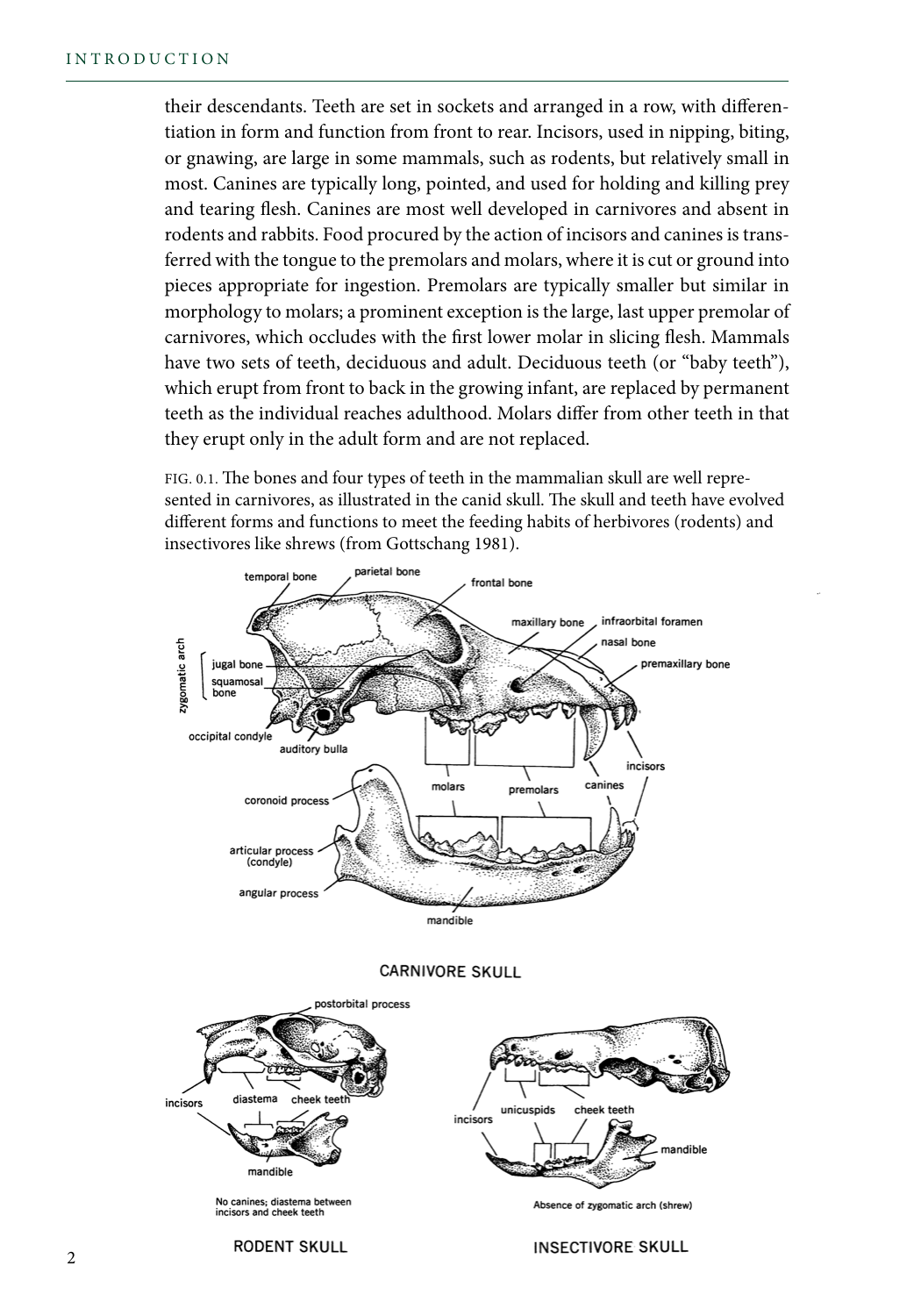Mammals attract considerable attention from the public as well as the scientific community. The bond we sense with these, our closest living relatives, often begins with pets but typically extends to primates and other large, observable species in the wild, such as white-tailed deer. Scientists are intrigued by behavioral, physiological, and ecological adaptations of mammals to a wide variety of habitats and environments, including arid deserts, arctic cold, deep oceans, and subterrestrial conditions. Mammals have evolved remarkable adaptations for nearly every conceivable mode of locomotion, including walking, running, digging, burrowing, gliding, powered flight, and swimming. Their social systems and modes of communication are equally diverse, akin to those of humans in some species and very different in others. Domesticated as well as wild species of mammals are important sources of food and fiber for humans worldwide. Laboratory species play essential roles in basic biology and medical research, while wild mammals, especially tropical rain forest species, are potential sources of viral infectious diseases such as SARS and COVID-19. Finally, decades of ecological research, particularly with small mammals, provide a baseline for assessing the impact that climate change and human disturbances of the earth's habitats have on natural communities. (Burgin et al. 2018; Feldhamer et al. 2015)

### METHODS USED IN THE STUDY OF WILD MAMMALS

The majority of mammals in Ohio are small, cryptic, and nocturnal, leaving only a few species (about six) that can be studied by direct visual observation, as one might with birds. Much has been learned about the social and feeding behaviors in squirrels and white-tailed deer with this approach. The remaining species are studied through tracks and feces or, most commonly, by a variety of techniques based on trapping. Snap traps and pitfall traps, which kill, are commonly used on small, nonvolant mammals (< 100 g), such as shrews and mice. The resulting data provide evidence of relative abundance based on captures per unit effort, typically expressed as captures per trap night (TN); thus, for example, 10 traps set for 10 nights  $= 100$ TN. A variety of box-type traps or live traps are often preferred because, when properly used, mortality is low; blood and tissue samples can be collected; and animals can be measured, marked, and released for further study. The recapture of marked animals can be used to estimate home range size (see appendix D) and provide statistical estimates of the actual number of individuals living within a study area.

Animals can be fitted with radio transmitters and released in the wild, which allows for tracking individuals over space and time and, consequently, the study of habitat use, home range size, overlap in use of habitat among individuals, and short-term survival. Here are two examples: data from radio transmitters placed on fawns captured soon after birth have given us a good understanding of postnatal survival in white-tailed deer, and mammalogists have also learned through radiotelemetry that rodents of one species are socially monogamous while a related species is polygamous. Wide-ranging animals (among them jaguars, mountain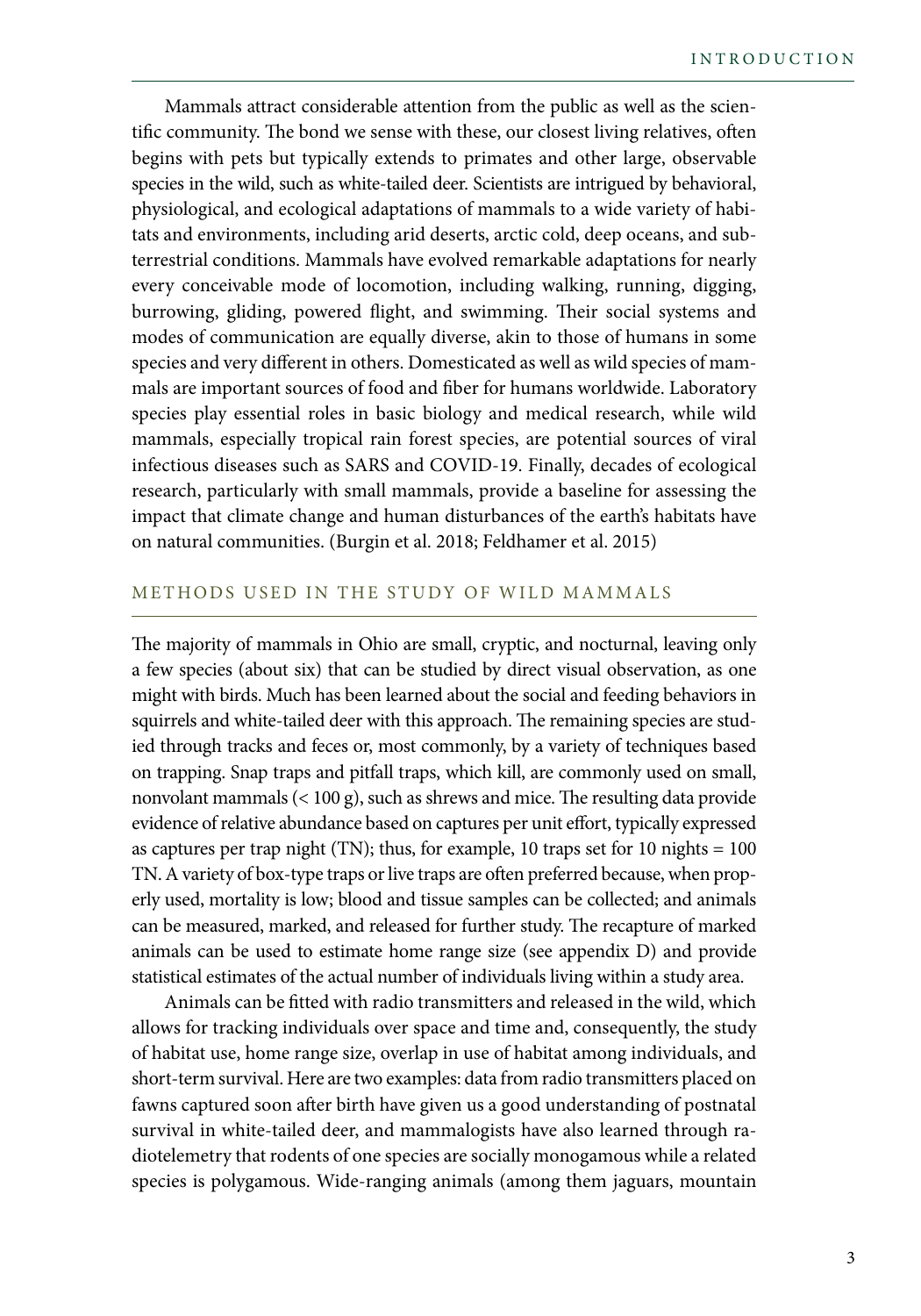lions, moose, and black bears) whose movements are difficult to follow with radiotelemetry can be fitted with collars containing GPS-enabled tags. Then, their movement patterns over days, months, and sometimes years can be monitored by satellites or Google Earth, with the resulting data downloaded to investigators. Passive integrated transponders (PIT tags, as used on pets) inserted below the skin can be used to record (via PIT receivers) movement of individual small mammals along narrow passages or into burrows or nest sites. Infrared-triggered cameras, popularly known as game cameras or camera traps, placed along trails and feeding sites have been used for decades to study ungulates and carnivores, and more recently, they have provided data on abundance, microhabitat use, behavior, and social interactions in a variety of smaller mammals. Camera traps are particularly valuable in studies of predators, such as cats, that are rarely observed, are often nocturnal, and are difficult to capture but can be attracted to a prey carcass under surveillance by a remote camera.

Bats represent a unique challenge in small mammal ecology because they fly at night. However, their habit of roosting in large numbers at known sites (in caves and mines) and their tendency to forage in predictable habitats have facilitated research on this important component of small mammal communities. Traditional roosting sites used by hibernating bats can be surveyed and counts can be made to determine the abundance of the species that are present. Longterm data sets from such surveys enable biologists to detect changes in relative abundance related to environmental factors such as wind turbines or diseases such as white-nose syndrome. Mist nets of the sort used to capture small birds in flight are also employed for live captures of bats. Large  $(3 \times 5 \text{ m})$  expanses of black, thin-filament, 2 cm mesh netting are suspended from poles set in habitats used by foraging bats—for instance, over streams, ponds, or mine and cave entrances—to capture bats on the wing. Because the frequency patterns of sound pulses emitted by echolocating bats are more or less species specific, computer analysis of such recorded emissions can be used to determine the time and location of habitats used by different species of foraging bats.

The development of polymerase chain reaction (PCR) and related techniques since the mid-1980s has revolutionized nearly all areas of biology. With PCR, a small amount of DNA from a few hair follicle cells or epithelial cells found in saliva or feces can be amplified for analysis, so that individuals or groups of individuals from a given geographic region can be identified. Because the parentage of offspring can be determined with some certainty, molecular techniques have revealed previously unknown aspects of social and breeding behaviors. Analysis of DNA in hair and fecal samples also has been used to document the presence and relative abundance of species in a given area. In a remarkable example of conservation genetics and forensic analysis, DNA extracted from elephant tusks (confiscated from poachers) revealed the specific geographic region of the Congo in which the elephants were killed.

Molecular techniques have been applied in the construction of phylogenic trees that depict evolutionary relatedness among groups of mammals and help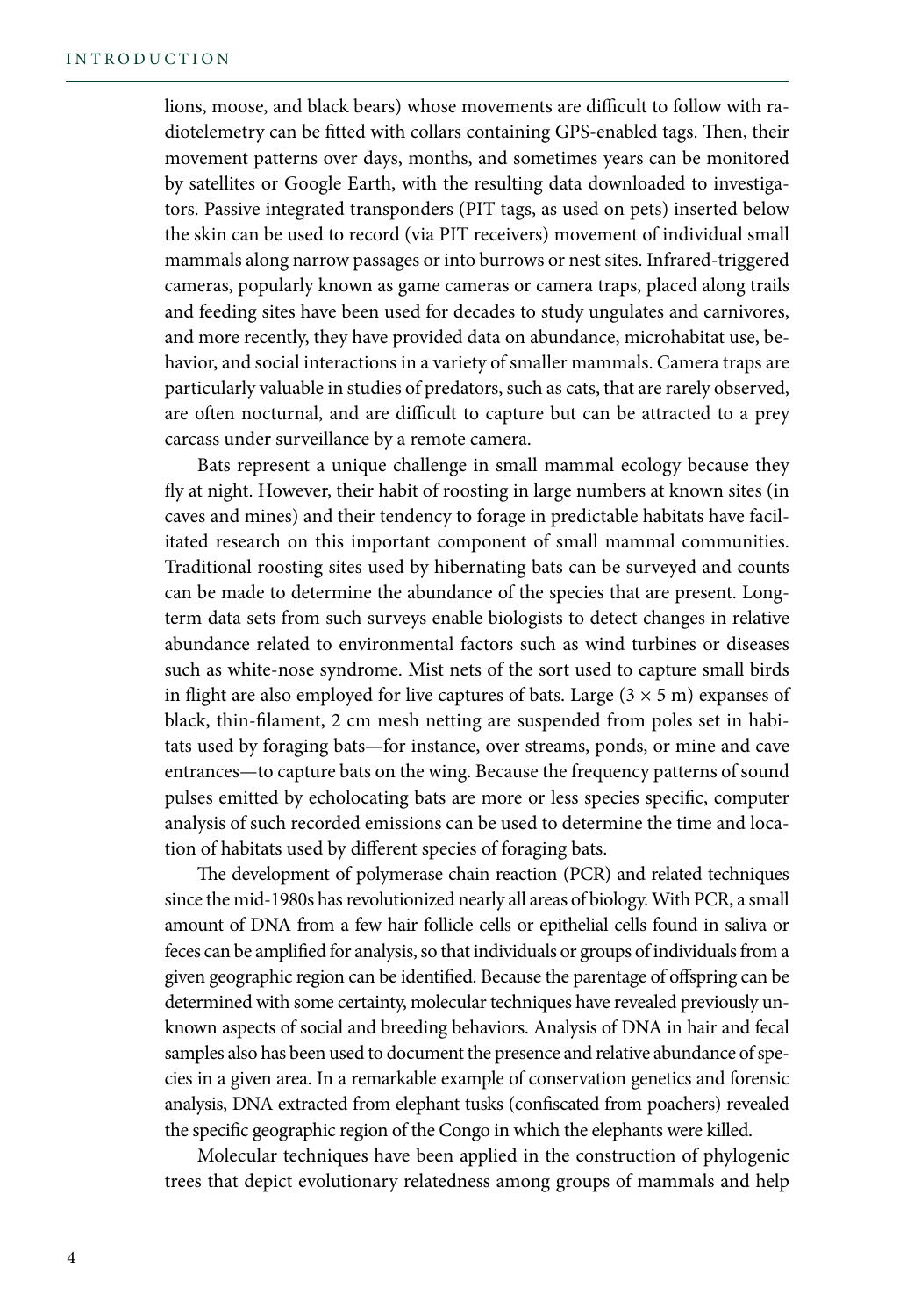us understand how mammalian traits evolved. DNA techniques have been instrumental over the past several decades in determining the actual number of species of living mammals, an estimate that grows each year with more and more accurate techniques. For instance, the number of extant species of mammals was 4,170 in 1982, 4,629 in 1993, and 5,416 in 2005—and it now exceeds 6,500.

Because epidermal cell morphology and patterns on plant leaves are nearly species specific, microscopic analyses of plant fragments found in animals' stomachs or feces provide reliable estimates of the plant species composition of their diets. This information can be correlated with the nutrient content of ingested plants to estimate the quality of the diet of mammalian herbivores. Such studies have determined that some rodents, in particular, ingest certain species of plants based upon their nutritional content—similar to the way humans might select a balanced diet. A relatively new technique, stable isotope analysis, uses ratios of isotopes of carbon, nitrogen, and oxygen (isotopic signatures) applied to individual species in a food chain or food web to determine the extent to which top predators such as wolves prey on other carnivores, herbivores, and plants depending on the season and habitat. (Burgin et al. 2018; Joly et al. 2015; Oyler-McCance and Leberg 2012; Vynne et al. 2011)

#### C O N SE RVAT IO N

The Ohio Division of Wildlife (ODW) is responsible for the welfare of all wildlife species in the state. According to their mission statement, ODW is "dedicated to conserving and improving the fish and wildlife resources and their habitats, and promoting their use and appreciation by the people so that these resources continue to enhance the quality of life for all Ohioans." At approximately fiveyear intervals, ODW conducts an extensive review of the conservation status of state-listed wildlife, including mammals. This review considers results of recent studies and seeks input from staff biologists, noted professionals, and experienced citizens. ODW may change the conservation listing status of particular mammals depending on the outcome of this periodic review (table 0.1). Six categories of conservation status are used with regard to native species or subspecies, as defined in ODW (2019a):

**Endangered**—A native species or subspecies threatened with extirpation from the state. The danger may result from one or more causes, such as habitat loss, pollution, predation, interspecific competition, or disease.

**Threatened**—A species or subspecies whose survival in Ohio is not in immediate jeopardy but to which a threat exists. Continued or increased stress will result in it becoming endangered.

**Species of Concern**—A species or subspecies which might become threatened in Ohio under continued or increased stress. Also, a species or subspecies for which there is some concern but for which information is insufficient to permit an adequate status evaluation.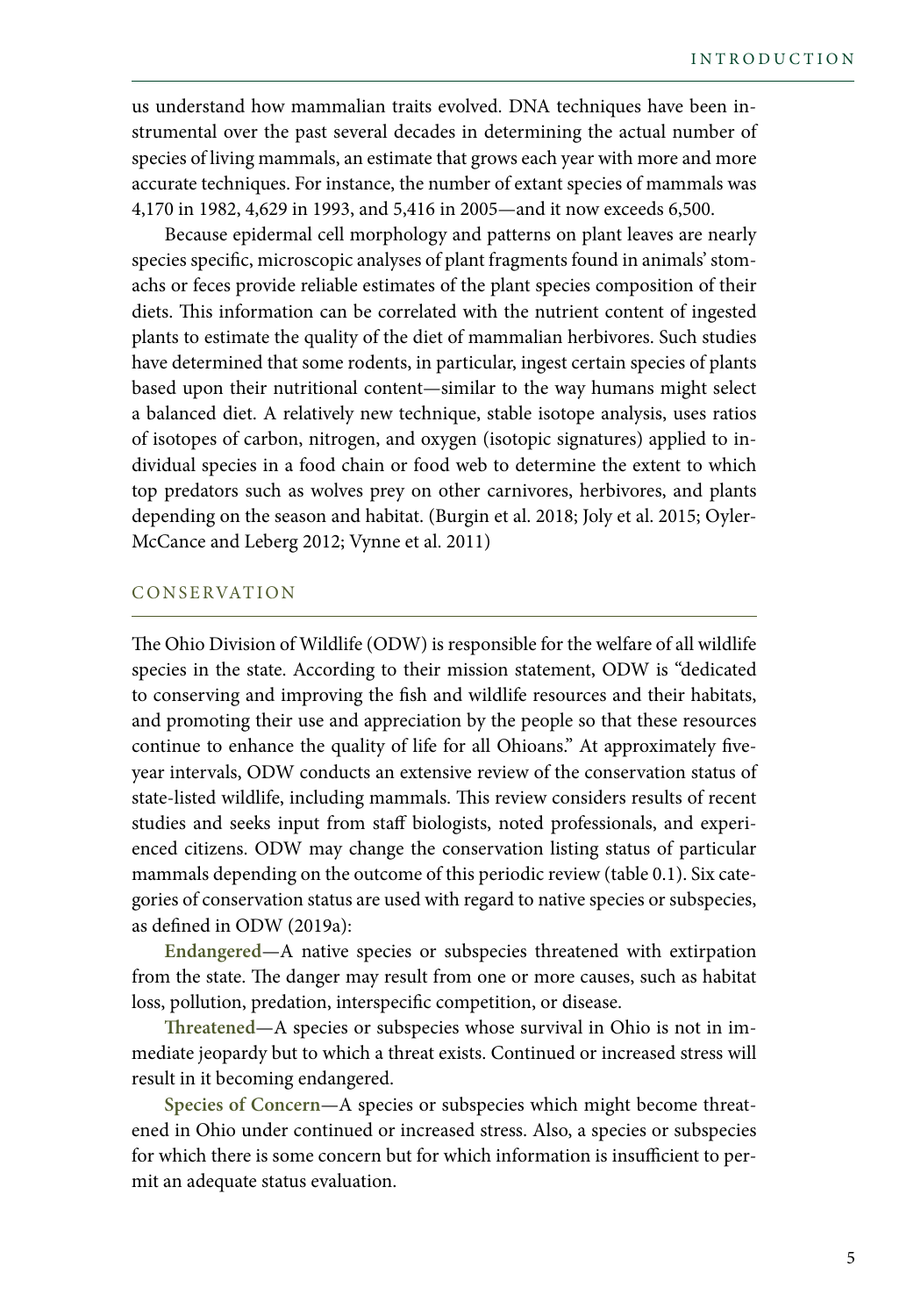**Special Interest**—A species that occurs periodically and is capable of breeding in Ohio. It is at the edge of a larger, contiguous range with viable population(s) within the core of its range. These species have no federal endangered or threatened status, are at low breeding densities in the state, and have not been recently released to enhance Ohio's wildlife diversity.

**Extirpated**—A species or subspecies that occurred in Ohio at the time of European settlement and has since disappeared from the state.

**Extinct**—A species or subspecies that occurred in Ohio at the time of European settlement and has since disappeared from its entire range.

Updated status information on Ohio's listed species is available at http://wildlife.ohiodnr.gov/species-and-habitats/state-listed-species. In addition, the relative abundance of nonlisted species may be described as follows: Uncommon (localized, infrequent occurrence), Common (widespread, frequent occurrence), and/or Game (can be legally harvested), as designated in the *Mammals of Ohio* field guide (ODW 2016c). Copies are available from the Ohio Division of Wildlife.

| ORDER <sup>1</sup>          | <b>FAMILY</b> | <b>SPECIES</b>                                                                                     | CONSERVATION<br>STATUS <sup>2</sup> |
|-----------------------------|---------------|----------------------------------------------------------------------------------------------------|-------------------------------------|
| Didelphimorphia Didelphidae |               | Virginia opossum (Didelphis virginiana)                                                            |                                     |
| Lagomorpha                  | Leporidae     | Eastern cottontail (Sylvilagus floridanus)                                                         |                                     |
| Rodentia                    | Castoridae    | American beaver (Castor canadensis)                                                                |                                     |
|                             | Cricetidae    | Prairie vole (Microtus ochrogaster)                                                                | Concern                             |
|                             |               | Meadow vole (Microtus pennsylvanicus)                                                              |                                     |
|                             |               | Woodland vole (Microtus pinetorum)                                                                 | Concern                             |
|                             |               | Allegheny woodrat (Neotoma magister)                                                               | Endangered                          |
|                             |               | Muskrat (Ondatra zibethicus)                                                                       |                                     |
|                             |               | White-footed mouse (Peromyscus<br>leucopus)                                                        |                                     |
|                             |               | Deer mouse (Peromyscus maniculatus)                                                                | Concern                             |
|                             |               | Eastern harvest mouse (Reithrodontomys<br>humulis)                                                 | Threatened                          |
|                             |               | Southern bog lemming (Synaptomys<br>cooperi)                                                       | Concern                             |
|                             | Muridae       | House mouse (Mus musculus)                                                                         |                                     |
|                             |               | Brown rat (Rattus norvegicus)                                                                      |                                     |
|                             | Sciuridae     | Southern flying squirrel (Glaucomys<br>volans)                                                     |                                     |
|                             |               | Thirteen-lined ground squirrel (Ictidomys<br>tridecemlineatus)                                     |                                     |
|                             |               | Woodchuck (Marmota monax)                                                                          |                                     |
|                             |               | Eastern gray squirrel (Sciurus carolinensis)                                                       |                                     |
|                             |               | Eastern fox squirrel (Sciurus niger)                                                               |                                     |
|                             |               | Eastern chipmunk (Tamias striatus)                                                                 |                                     |
|                             | Zapodidae     | Red squirrel (Tamiasciurus hudsonicus)<br>Woodland jumping mouse (Napaeozapus<br><i>insignis</i> ) | Concern                             |
|                             |               | Meadow jumping mouse (Zapus<br>hudsonius)                                                          |                                     |

| Table 0.1. Checklist and conservation status of extant Ohio mammals |
|---------------------------------------------------------------------|
|---------------------------------------------------------------------|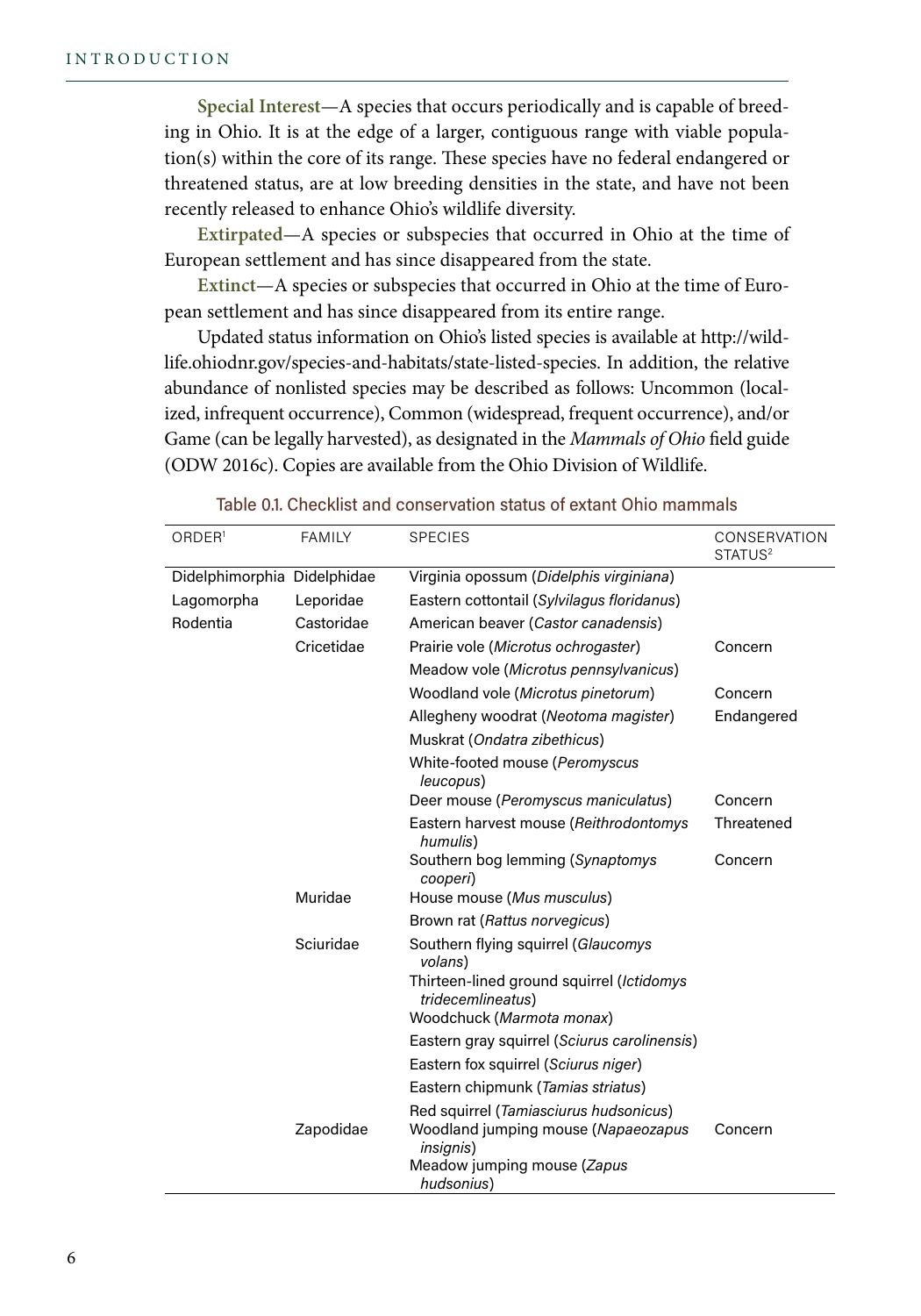| ORDER <sup>1</sup>           | <b>FAMILY</b>         | <b>SPECIES</b>                                        | CONSERVATION<br>STATUS <sup>2</sup> |
|------------------------------|-----------------------|-------------------------------------------------------|-------------------------------------|
| Eulipotyphla                 | Soricidae             | Northern short-tailed shrew (Blarina<br>brevicauda)   |                                     |
|                              |                       | Least shrew (Cryptotis parva)                         |                                     |
|                              |                       | Cinereus shrew (Sorex cinereus)                       |                                     |
|                              |                       | Smoky shrew (Sorex fumeus)                            | Concern                             |
|                              |                       | Pygmy shrew (Sorex hoyi)                              | Concern                             |
|                              | Talpidae              | Star-nosed mole (Condylura cristata)                  | Concern                             |
|                              |                       | Hairy-tailed mole (Parascalops breweri)               |                                     |
|                              |                       | Eastern mole (Scalopus aquaticus)                     |                                     |
| Carnivora                    | Canidae               | Coyote (Canis latrans)                                |                                     |
|                              |                       | Gray fox (Urocyon cinereoargenteus)                   | Concern                             |
|                              |                       | Red fox (Vulpes vulpes)                               |                                     |
|                              | Felidae               | Bobcat (Lynx rufus)                                   |                                     |
|                              | Mephitidae            | Striped skunk (Mephitis mephitis)                     |                                     |
|                              | Mustelidae            | North American river otter (Lontra<br>canadensis)     |                                     |
|                              |                       | Ermine (Mustela erminea)                              | Concern                             |
|                              |                       | Long-tailed weasel (Mustela frenata)                  |                                     |
|                              |                       | Least weasel (Mustela nivalis)                        |                                     |
|                              |                       | American mink (Neovison vison)                        |                                     |
|                              |                       | American badger (Taxidea taxus)                       | Concern                             |
|                              | Procyonidae           | Northern raccoon (Procyon lotor)                      |                                     |
|                              | Ursidae               | American black bear (Ursus americanus)                | Endangered                          |
| Cetartiodactyla <sup>3</sup> | Cervidae              | White-tailed deer (Odocoileus virginianus)            |                                     |
| Chiroptera                   | Vespertilion-<br>idae | Big brown bat (Eptesicus fuscus)                      | Concern                             |
|                              |                       | Red bat (Lasiurus borealis)                           | Concern                             |
|                              |                       | Hoary bat (Lasiurus cinereus)                         | Concern                             |
|                              |                       | Silver-haired bat (Lasionycteris<br>noctivagans)      | Concern                             |
|                              |                       | Eastern small-footed myotis (Myotis leibii)           | Concern                             |
|                              |                       | Little brown bat (Myotis lucifugus)                   | Concern                             |
|                              |                       | Northern long-eared bat (Myotis septen-<br>trionalis) | Threatened                          |
|                              |                       | Indiana bat (Myotis sodalis)                          | Endangered                          |
|                              |                       | Evening bat (Nycticeius humeralis)                    | Special Interest                    |
|                              |                       | Tri-colored bat (Perimyotis subflavus)                | Concern                             |

# Table 0.1. Checklist and conservation status of extant Ohio mammals (continued)

Species listed without conservation status are designated as Common or Uncommon based upon their relative abundance as determined by the Ohio Division of Wildlife.

<sup>1</sup> Orders are listed according to Feldhamer et al. 2020. Families and genus species names are listed alphabetically.

<sup>2</sup> ODW 2019a.

<sup>3</sup> Includes whales, formerly Cetacea.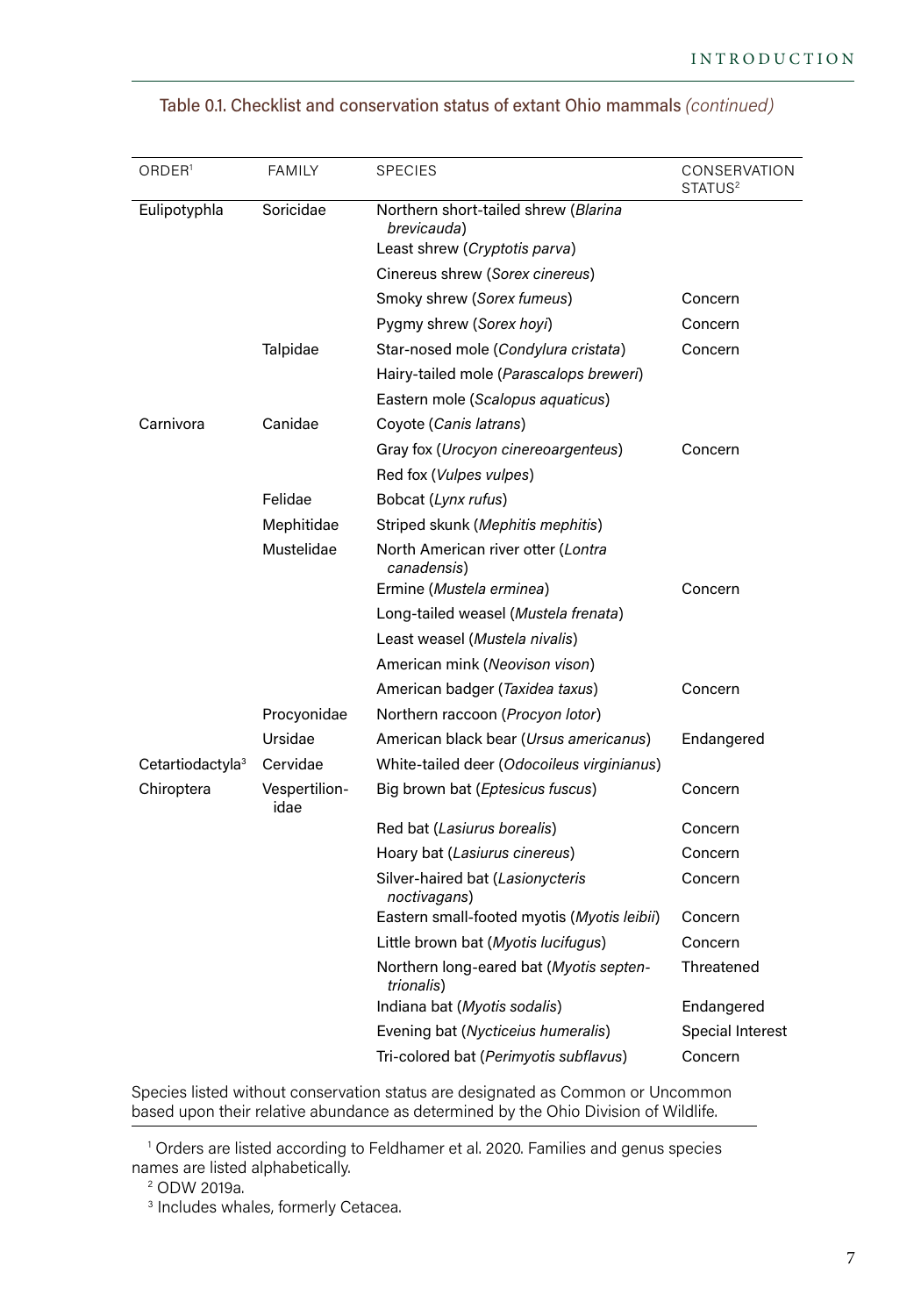#### GUIDE TO USING THIS BOOK

This book presents current information on the status and biology of 55 species of mammals living wild in Ohio. Of these, 3 are state-listed as Endangered, 2 as Threatened, and 18 as Species of Concern (table 0.1). Although organized around individual species accounts, our book is more than a field guide, a resource that typically focuses on identification and provides only a brief description of natural history. Species within each of the seven orders of mammals in Ohio share modes of reproduction, locomotion, and nutrition that characterize each order and offer a framework for review of the fascinating world of mammalian biology. Each species account in this book begins with descriptive information on external features and dentition, followed by sections on distribution and abundance, diet, habitat, reproduction, mortality, behavior and physiology, and conservation.

This book is intended for college students, their teachers, professional biologists in wildlife and conservation agencies, and naturalists serving in parks and nature preserves. Our book also is intended for members of the public who are interested in nature and are increasingly well informed about mammals from multiple media sources and personal experiences. It is meant to provide all readers with an informative, updated review of the wild mammals of Ohio.

#### **Body Measurements**

Standard length measurements and body mass are given in each species account or in a table for families with more than two species. These and other values are presented in metric units (e.g., millimeters [mm]), throughout this book. Standard measurements are presented in sequence from longest to shortest as follows:

**Total Length:** Measured from the tip of the nose to the end of the tail vertebrae when the specimen is laid on its back, excluding hairs that extend beyond the last tail vertebrae.

**Tail Length:** With the animal on its belly, the tail is bent at a 90° angle from the body and measured from the base of the tail to the end of the tail vertebrae.

**Hind Foot Length:** Measured from the heel to the tip of the claw on the longest toe.

**Ear Height:** Distance from the lowest notch at the base of the ear to the highest point of the pinna, excluding hairs.

**Body mass:** Weight of the specimen in grams (g) or kilograms (kg).

Appendix A lists dental formulas for Ohio mammals, and appendix B provides a table for converting metric weights and measurements to imperial units. The metric system is used universally in science and is in common use worldwide; the United States is the only major exception to this rule. Readers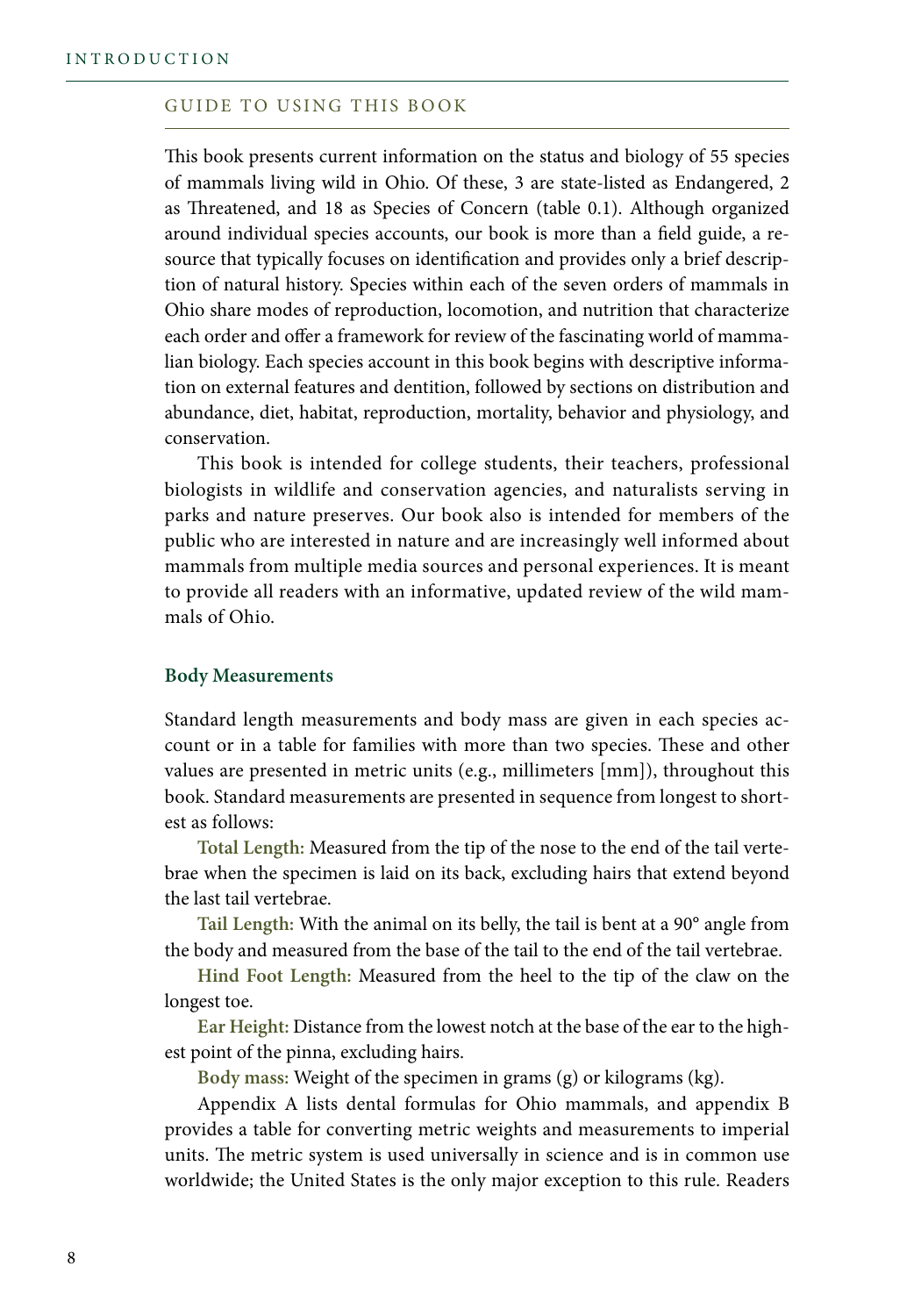are encouraged to consult appendix B as needed to become familiar with metric units of measurement and their abbreviations and to envision the quantitative values presented. Appendix C gives the common and scientific names of plants and animals mentioned in this book, and appendix D is a glossary of terms that might not be familiar to the reader. Common expressions of time are occasionally abbreviated to conserve space, including year (yr), hour (hr), and minute (min).

# **Distribution and Abundance**

Distribution or range maps in this book are based almost entirely on museum records of when and where, by county, specimens of a given mammalian species were collected. A county shaded dark gray, for "known to occur," indicates that one or more specimens of a species have been collected in that county. Because all counties have not been sampled or received equal attention in past surveys, the absence of a museum record does not mean that a species is absent from a county. In fact, it is likely that counties bordering a county in dark gray have been occupied by the species in question. Those counties are shaded light gray and designated as "probably occurs." For example, the Indiana bat is known to occur in less than half the 88 counties in Ohio, but it probably also occurs in counties bordering those in which it is known to occur. The position of Ohio in the continental distribution of each species is evident in the North American range map inserts. See page xviii for a county map of Ohio.

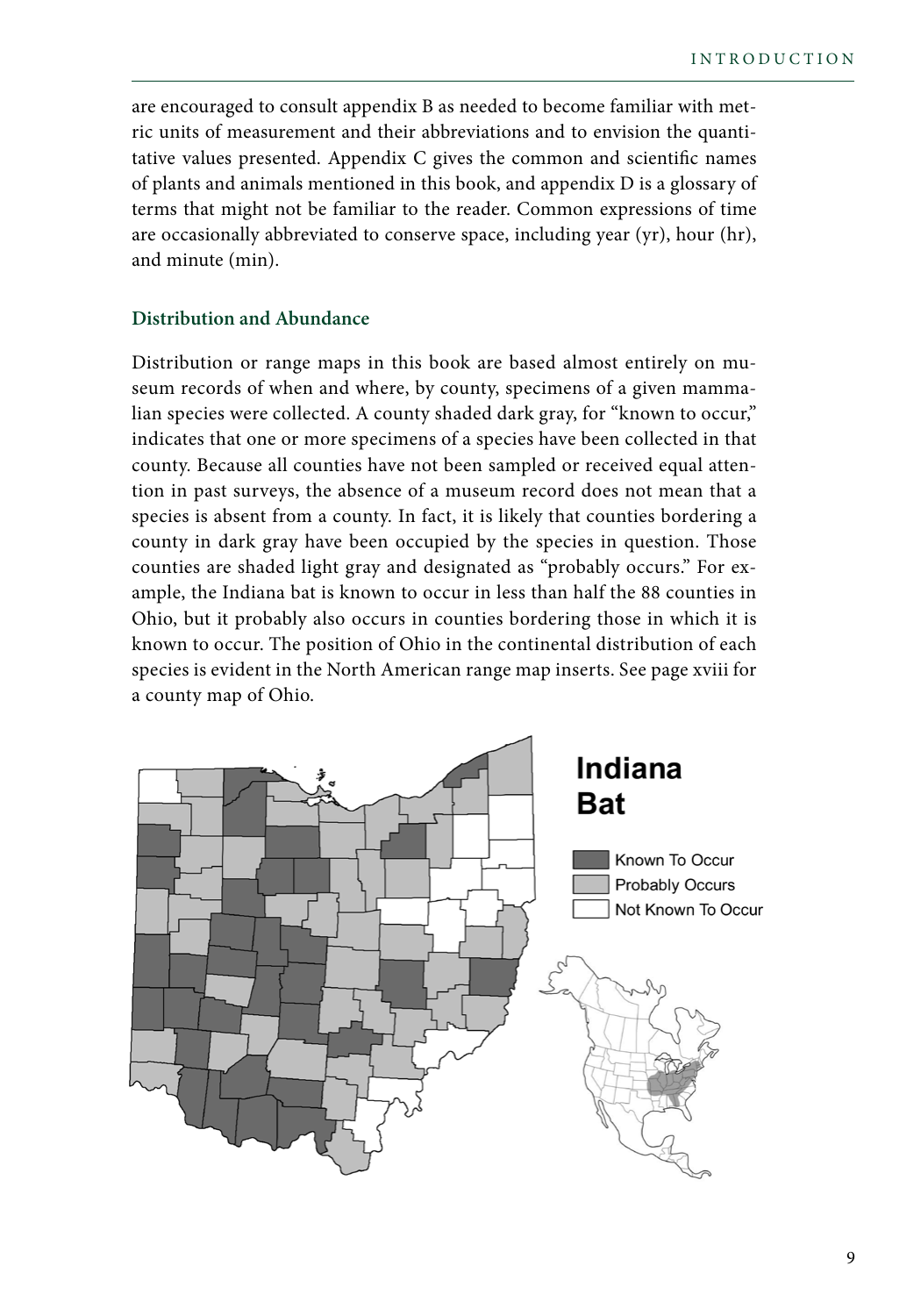*Abundance* is a general, qualitative term that ecologists may use in reference to quantitative expressions such as a census, which provides a complete count of all individuals in a population. A census is seldom feasible with free-ranging mammals, but a statistical analysis of mark-recapture data can yield an estimate of the number of animals per unit area, often expressed as density—for instance, the number of mice per hectare (as in 20/ha). Measures of relative abundance, based on counts per unit effort, are most often used in conservation and ecological studies in which the goal is to compare abundance over time or between habitat types. Examples include the number of animals observed by bowhunters per hours of observation or the number of a given species found dead per kilometer of highway (often referred to as "roadkill"). The most widely used measure for small mammals is the number captured per trap nights (TN) (e.g., 10/100 TN, where 100 trap nights indicates 100 traps set out for one night, 50 traps set out for two nights, or 25 traps set out for four nights, etc.).

## **Classification and Nomenclature**

The listing of orders in table 0.1 follows the classification of Feldhamer et al. (2020). However, we have elected to list families within orders and species within families alphabetically, rather than in any phylogenetic sequence. Genus and species, so-called scientific names, provide unique and universally accepted names for species, but they may be esoteric for the general reader. We use scientific names to introduce each species, but we most often use common names for plants and animals throughout the text. Common names can be confusing because two or more may be applied to the same species. We have used the common names of mammals from Wilson and Cole (2000), who surveyed professional mammalogists and selected the most frequently used common name for each species. Common names for other animals and plants are found in appendix C.

#### **Sources of Information**

Information presented in our species accounts is heavily based on the primary literature, and we searched for the most recent research reports to bring our species accounts up to date. However, we also relied on secondary sources such as *Mammalian Species,* which is published by the American Society of Mammalogists and can be accessed at www.mammalsociety.org/publications. Sources of information presented in the text are indicated by author(s) and date at the end of each section of a chapter or account (e.g., "Reproduction"), which will allow the interested reader to efficiently identify relevant publications in the "Literature Cited" section at the end of each species account. Other secondary sources that have been cited frequently are listed in the next section, "References of General and Historical Interest." Greek and Latin derivations of genus and species names may be found in *Mammalian Species* accounts or in Greek and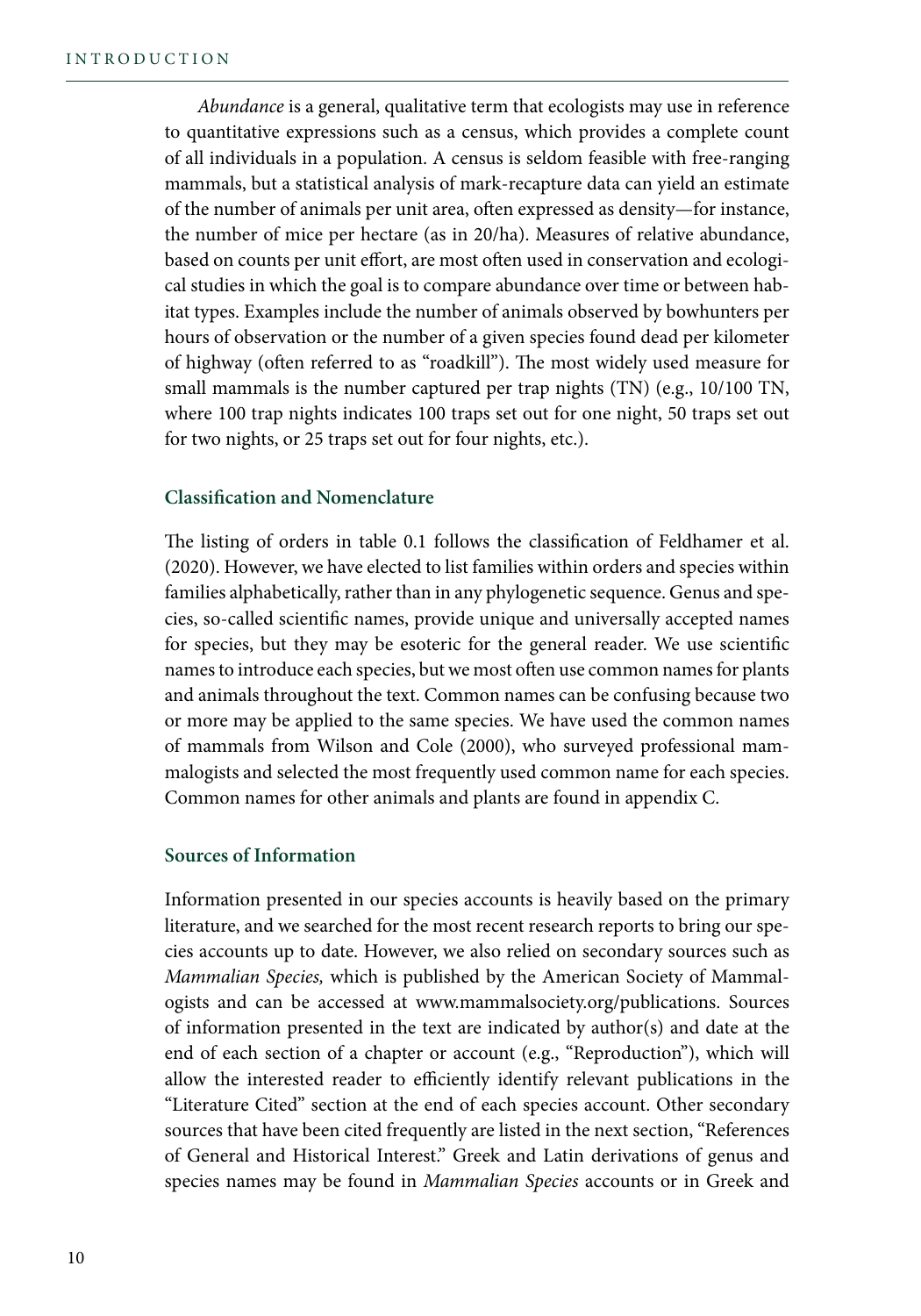Latin dictionaries online. The text and literature citations follow the style of the *Journal of Mammalogy.*

## **References of General and Historical Interest**

The following are general interest references and publications that are cited frequently in this book. They are not included in the "Literature Cited" sections of the species accounts but are provided here for easy access.

- Bole, B. P., Jr., and P. N. Moulthrop. 1942. The Ohio Recent mammal collection in the Cleveland Museum of Natural History. Science Publications, Cleveland Museum of Natural History 5:83–181.
- Burgin, C. J., J. P. Colella, P. L. Kahn, and N. S. Upham. 2018. How many species of mammals are there? Journal of Mammalogy 90:1–14.
- Feldhamer, G. A., L. C. Drickhamer, S. H. Vessey, J. F. Merritt, and C. Krajewski. 2015. Mammalogy—adaptation, diversity, ecology. 4th ed. Johns Hopkins University Press. Baltimore, Maryland.
- Feldhamer, G. A., J. F. Merritt, C. Krajewski, J. L. Rachlow, and K. M. Stewart. 2020. Mammalogy—adaptation, diversity, ecology. 5th ed. Johns Hopkins University Press. Baltimore, Maryland.
- Gottschang, J. L. 1981. A guide to the mammals of Ohio. The Ohio State University Press. Columbus, Ohio.
- Harder, J. D., J. K. Kotheimer, and I. M. Hamilton. 2014. A regional study of diversity and abundance of small mammals in Ohio. Northeastern Naturalist 21:210–233.
- Kirtland, J. P. 1838. Report on the zoology of Ohio. Second annual report. Ohio Geological Survey 2:157–200.
- Kurta, A. 2017. Mammals of the Great Lakes Region. University of Michigan Press. Ann Arbor, Michigan.
- Merritt, J. F. 1987. Guide to the mammals of Pennsylvania. University of Pittsburgh Press. Pittsburgh, Pennsylvania.
- ODW [Ohio Division of Wildlife, Ohio Department of Natural Resources, Columbus, Ohio]. 2006. Managing Ohio's deer.
- ———. 2012a. Eastern fox squirrel—wildlife population status report.
- ———. 2012b. Coyote population status report.
- ———. 2012c. American beaver—wildlife population status report.
- ———. 2014a. Rural mail carrier survey.
- ———. 2014b. Quality vs quantity, a closer look at deer herd condition trends in Oho.
- ———. 2015. Diseases in wildlife, chronic wasting disease.
- ———. 2016a. Ohio Wildlife Diversity Database.
- ———. 2016b. Bowhunter survey report.
- ———. 2016c. Mammals of Ohio field guide. Publication 5344RO216.
- ———. 2016d. Spring 2016 furbearer roadkill survey.
- ———. 2018a. Summary of 2017 bobcat observations in Ohio.
- ———. 2018b. Ohio bobcat management plan.
- ———. 2019a. Ohio's listed species. Wildlife that are considered to be endangered, threatened, species of concern, special interest, extirpated, or extinct in Ohio. Publication 5356 (RO919).
- ———. 2019b. Annual fur dealer report summary.
- ———. 2019c. 2019 river otter bridge survey results.